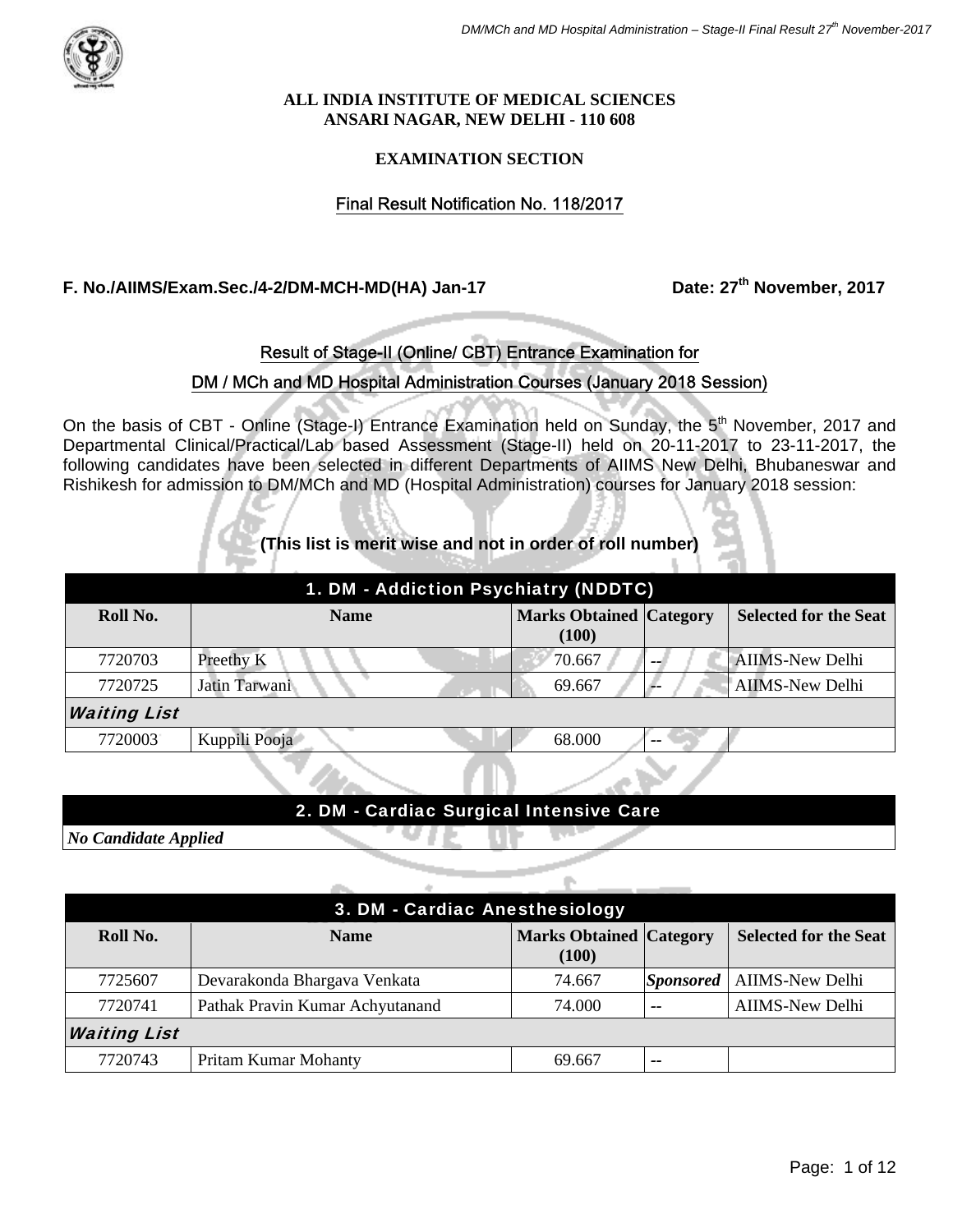

| Roll No.            | <b>Name</b>           | <b>Marks Obtained Category</b> |                                   | <b>Selected for the Seat</b> |
|---------------------|-----------------------|--------------------------------|-----------------------------------|------------------------------|
|                     |                       | (100)                          |                                   |                              |
| 7720867             | Aayush Kumar Singal   | 76.333                         | --                                | <b>AIIMS-New Delhi</b>       |
| 7720041             | Saikrishna Reddy S    | 72.333                         | --                                | AIIMS-New Delhi              |
| 7720977             | Aseem Basha M         | 70.333                         | $- -$                             | <b>AIIMS-New Delhi</b>       |
| 7720855             | Nevali Krishna Prasad | 65.000                         | $- -$                             | <b>AIIMS-New Delhi</b>       |
| 7720797             | Javaid Ahmad Dar      | 63.667                         | $- -$                             | AIIMS-Rishikesh              |
| 7720045             | Dinakar Bootla        | 62.667                         | $- -$                             | AIIMS-Rishikesh              |
| 7720873             | Joginder Singh Duhan  | 48.333                         | <b>Sponsored</b>                  | <b>AIIMS-New Delhi</b>       |
| <b>Waiting List</b> |                       |                                |                                   |                              |
| 7720857             | Pintu Sharma          | 62.333                         | --                                |                              |
| 7720853             | Ramlal                | 60.000                         | --                                |                              |
| 7720821             | <b>Ashish Kumar</b>   | 60.000                         |                                   |                              |
| 7720961             | Abhishek Thakur       | 47.333                         | <b>Foreign</b><br><b>National</b> |                              |
|                     |                       |                                |                                   |                              |

| 5. DM - Clinical Hematology |                          |                                         |  |                              |
|-----------------------------|--------------------------|-----------------------------------------|--|------------------------------|
| Roll No.                    | <b>Name</b>              | <b>Marks Obtained Category</b><br>(100) |  | <b>Selected for the Seat</b> |
| 7720081                     | Mirza Saleem Amjad       | 64.000                                  |  | Sponsored   AIIMS-New Delhi  |
| 7720075                     | Ganju Neha Avtarkrishan  | 63.333                                  |  | <b>AIIMS-New Delhi</b>       |
| 7720991                     | Rituparna Chetia         | 57.667                                  |  | AIIMS-Rishikesh              |
| 7725363                     | Jayanta Nanda            | 53.000                                  |  | AIIMS-Rishikesh              |
| <b>Waiting List</b>         |                          |                                         |  |                              |
| 7720095                     | Debranjani Chattopadhyay | 51.667                                  |  |                              |
| $*7720989$                  | Tejasvini Vaid           | 51.000                                  |  |                              |
|                             |                          |                                         |  |                              |

| 6. DM - Clinical Pharmacology |                 |                                         |  |                                    |
|-------------------------------|-----------------|-----------------------------------------|--|------------------------------------|
| Roll No.                      | Name            | <b>Marks Obtained Category</b><br>(100) |  | <b>Selected for the Seat</b>       |
| 7721019                       | Prashant Mishra | 44.333                                  |  | <i>Sponsored</i>   AIIMS-New Delhi |

| 7. DM - Critical Care Medicine |                       |                                         |     |                              |  |
|--------------------------------|-----------------------|-----------------------------------------|-----|------------------------------|--|
| Roll No.                       | <b>Name</b>           | <b>Marks Obtained Category</b><br>(100) |     | <b>Selected for the Seat</b> |  |
| 7720105                        | Vetriselvan P         | 71.667                                  | $-$ | AIIMS-New Delhi              |  |
| 7725365                        | Anirban Bhattacharjee | 68.000                                  | --  | <b>AIIMS-New Delhi</b>       |  |
| 7721029                        | Amrita Bhattacharyya  | 67.167                                  | $-$ | <b>AIIMS-New Delhi</b>       |  |
| 7721075                        | Aparna Pande          | 66.833                                  | --  | <b>AIIMS-New Delhi</b>       |  |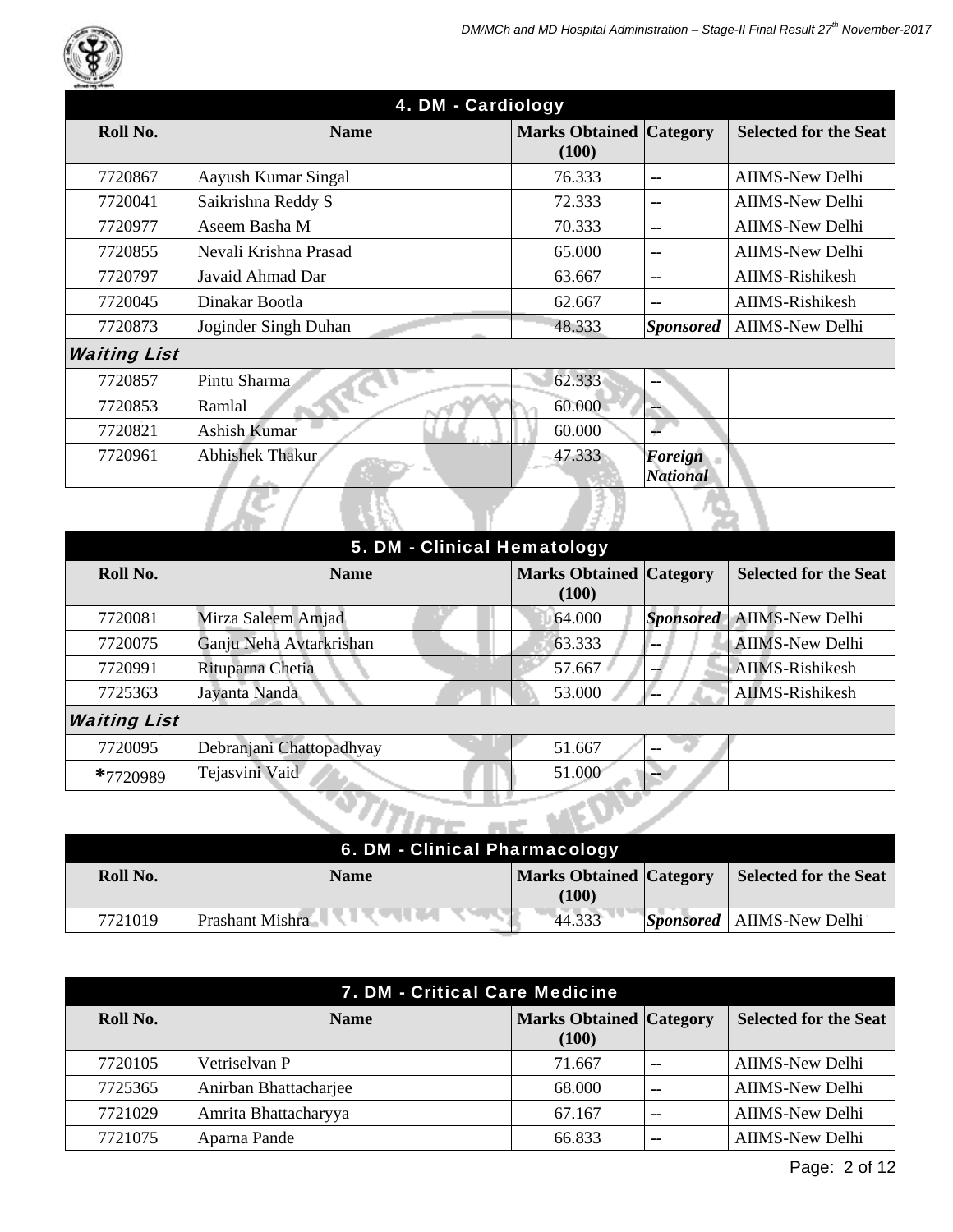

## $\overline{I}$  ict

| <b><i>Walling List</i></b> |                  |        |       |  |
|----------------------------|------------------|--------|-------|--|
| 7721207                    | Srikant Behera   |        | $- -$ |  |
| 7721177                    | Badri Prasad Das | 62.250 | $- -$ |  |

| 8. DM - Endocrinology                                  |             |                                         |                        |                              |
|--------------------------------------------------------|-------------|-----------------------------------------|------------------------|------------------------------|
| Roll No.                                               | <b>Name</b> | <b>Marks Obtained Category</b><br>(100) |                        | <b>Selected for the Seat</b> |
| 7721227                                                | Vinay Kumar | 83.667                                  | $ S\textit{ponsored} $ | <b>AIIMS-New Delhi</b>       |
| <b>Waiting List</b>                                    |             |                                         |                        |                              |
| 75.000<br>7721221<br>Kamran Faisal<br><b>Sponsored</b> |             |                                         |                        |                              |
|                                                        |             |                                         |                        |                              |

| 9. DM - Gastroenterology |                             |                                         |                          |                              |  |
|--------------------------|-----------------------------|-----------------------------------------|--------------------------|------------------------------|--|
| Roll No.                 | <b>Name</b>                 | <b>Marks Obtained Category</b><br>(100) |                          | <b>Selected for the Seat</b> |  |
| 7721351                  | Srikanth Gopi               | 76.000                                  | $- -$                    | <b>AIIMS-New Delhi</b>       |  |
| 7721391                  | <b>Anshuman Elhence</b>     | 69.667                                  | $- -$                    | <b>AIIMS-New Delhi</b>       |  |
| 7721263                  | <b>K</b> Bhaskar            | 65.333                                  | $- -$                    | <b>AIIMS-New Delhi</b>       |  |
| 7721413                  | Mahendra Singh Rajput       | 57.667                                  | --                       | <b>AIIMS-New Delhi</b>       |  |
| 7721363                  | <b>Amit Anurag Singh</b>    | 45.333                                  | <b>Sponsored</b>         | <b>AIIMS-New Delhi</b>       |  |
| <b>Waiting List</b>      |                             |                                         |                          |                              |  |
| 7720211                  | <b>Mithun Harold Thomas</b> | 57.333                                  | $\overline{\phantom{m}}$ |                              |  |
| 7721265                  | Chandan Kumar               | 57.000                                  | --                       |                              |  |
|                          |                             |                                         |                          |                              |  |

| 10. DM - Haemato-Pathology |                |                                         |    |                              |  |
|----------------------------|----------------|-----------------------------------------|----|------------------------------|--|
| Roll No.                   | <b>Name</b>    | <b>Marks Obtained Category</b><br>(100) |    | <b>Selected for the Seat</b> |  |
| 7721511                    | Gurleen Oberoi | 67.333                                  |    | AIIMS-New Delhi              |  |
| <b>Waiting List</b>        |                |                                         |    |                              |  |
| 7725833                    | Akriti Khare   | 65.333                                  | -- |                              |  |

# घारीरमारा खेळाडू धेमरसंयनम्

| 11. DM - Infectious Diseases |                       |                                         |       |                              |
|------------------------------|-----------------------|-----------------------------------------|-------|------------------------------|
| Roll No.                     | <b>Name</b>           | <b>Marks Obtained Category</b><br>(100) |       | <b>Selected for the Seat</b> |
| 7725467                      | Sayan Chakraborty     | 56.000                                  | $- -$ | <b>AIIMS-New Delhi</b>       |
| 7720267                      | Netto George Mundadan | 53.333                                  | $- -$ | <b>AIIMS-New Delhi</b>       |
| <b>Waiting List</b>          |                       |                                         |       |                              |
| 7725861                      | K Madhuri             | 46.000                                  | $- -$ |                              |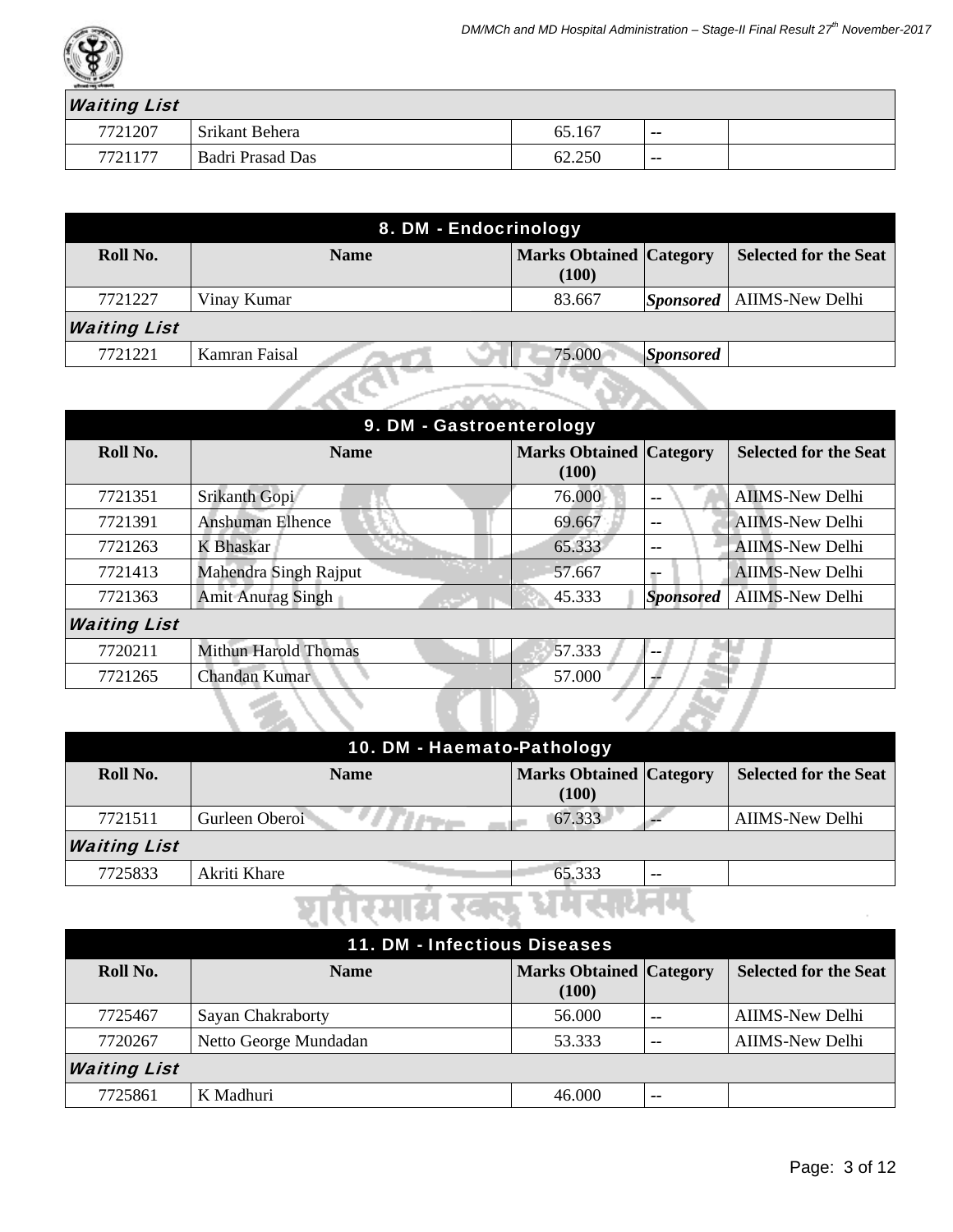

| 12. DM - Medical Genetics |                  |                                         |       |                              |  |
|---------------------------|------------------|-----------------------------------------|-------|------------------------------|--|
| Roll No.                  | <b>Name</b>      | <b>Marks Obtained Category</b><br>(100) |       | <b>Selected for the Seat</b> |  |
| 7721595                   | Ravneet Kaur     | 73.667                                  | $- -$ | AIIMS-New Delhi              |  |
| <b>Waiting List</b>       |                  |                                         |       |                              |  |
| 7721597                   | Bhawana Aggarwal | 71.333                                  | $- -$ |                              |  |

| 13. DM - Medical Oncology |                              |                                         |                  |                              |
|---------------------------|------------------------------|-----------------------------------------|------------------|------------------------------|
| Roll No.                  | <b>Name</b>                  | <b>Marks Obtained Category</b><br>(100) |                  | <b>Selected for the Seat</b> |
| 7721605                   | Priyanshu Choudhary          | 70.667                                  | --               | <b>AIIMS-New Delhi</b>       |
| 7721639                   | Pawar Satyajit Jalinder      | 68.667                                  |                  | <b>AIIMS-New Delhi</b>       |
| 7721659                   | Santosh Kumar C              | 67.667                                  |                  | <b>AIIMS-New Delhi</b>       |
| 7721637                   | Vadlamani Surya Prakash      | 36.333                                  |                  | Sponsored   AIIMS-New Delhi  |
| <b>Waiting List</b>       |                              |                                         |                  |                              |
| 7721625                   | <b>Ankur Nandan Varshney</b> | 64.333                                  | $-$              |                              |
| 7721623                   | Vikas Garg                   | 64.000                                  | --               |                              |
| 7720313                   | Rajesh R Nair                | 33.333                                  | <b>Sponsored</b> |                              |
|                           |                              |                                         |                  |                              |

|                     | 14. DM - Neonatology |                                |                  |                              |  |
|---------------------|----------------------|--------------------------------|------------------|------------------------------|--|
| Roll No.            | <b>Name</b>          | <b>Marks Obtained Category</b> |                  | <b>Selected for the Seat</b> |  |
|                     |                      | (100)                          |                  |                              |  |
| 7721813             | Raja Ashok Koganti   | 69.100                         |                  | <b>AIIMS-New Delhi</b>       |  |
| 7720339             | Mohd Zakiulla        | 55.200                         |                  | AIIMS-Rishikesh              |  |
| 7720319             | Swati Dash           | 45.067                         | Sponsored        | <b>AIIMS-New Delhi</b>       |  |
| <b>Waiting List</b> |                      |                                |                  |                              |  |
| $*7721753$          | Deepika              | 59.333                         | $\sim$           |                              |  |
| 7722206             | Vijay Kumar Yadav    | 42.267                         | <b>Sponsored</b> |                              |  |
|                     |                      |                                |                  |                              |  |
|                     |                      |                                |                  |                              |  |

| 15. DM - Nephrology |                     |                                         |                          |                              |  |
|---------------------|---------------------|-----------------------------------------|--------------------------|------------------------------|--|
| Roll No.            | <b>Name</b>         | <b>Marks Obtained Category</b><br>(100) |                          | <b>Selected for the Seat</b> |  |
| 7721861             | Sumita Bhogal       | 65.000                                  | $\overline{\phantom{m}}$ | <b>AIIMS-New Delhi</b>       |  |
| 7721873             | Anitha S            | 64.000                                  | $\overline{\phantom{m}}$ | <b>AIIMS-New Delhi</b>       |  |
| 7725503             | Sachin Srivastava   | 63.333                                  | <b>Sponsored</b>         | <b>AIIMS-New Delhi</b>       |  |
| <b>Waiting List</b> |                     |                                         |                          |                              |  |
| 7725899             | Neha Agrawal        | 64.000                                  | $- -$                    |                              |  |
| 7721899             | Ramanjit Singh Akal | 58.667                                  | <b>Sponsored</b>         |                              |  |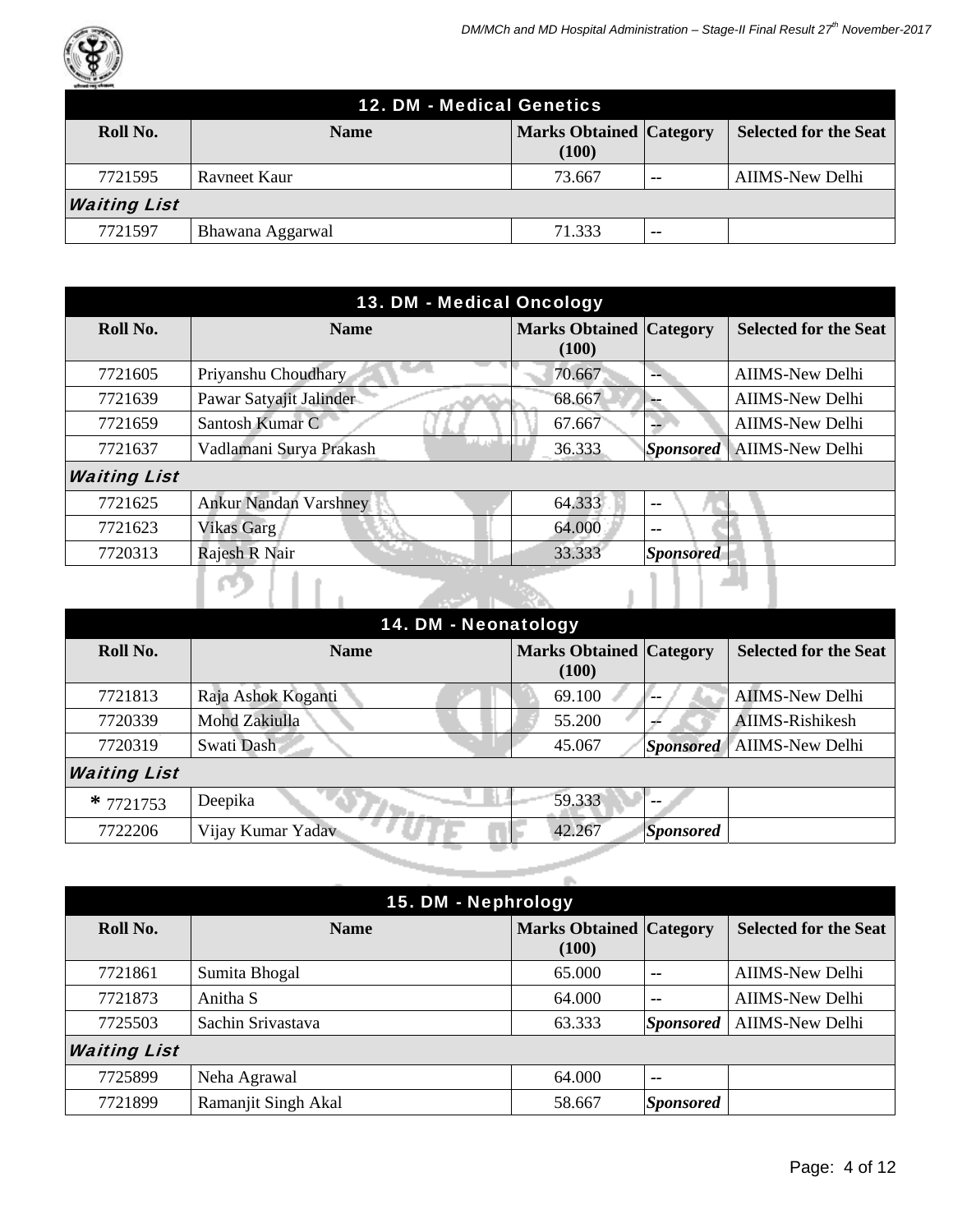

| 16. DM - Neuro-Anesthesiology & Critical Care |                       |                                         |                  |                              |  |
|-----------------------------------------------|-----------------------|-----------------------------------------|------------------|------------------------------|--|
| Roll No.                                      | <b>Name</b>           | <b>Marks Obtained Category</b><br>(100) |                  | <b>Selected for the Seat</b> |  |
|                                               |                       |                                         |                  |                              |  |
| 7721911                                       | Vattipalli Sameera    | 75.753                                  | --               | <b>AIIMS-New Delhi</b>       |  |
| 7721967                                       | Rashmi Rani Mahapatra | 65.860                                  | --               | <b>AIIMS-New Delhi</b>       |  |
| 7725917                                       | Deep Sengupta         | 60.993                                  | --               | <b>AIIMS-New Delhi</b>       |  |
| 7721963                                       | Sourav Burman         | 60.367                                  | --               | <b>AIIMS-New Delhi</b>       |  |
| 7721947                                       | Amiya Kumar Barik     | 59.040                                  | --               | AIIMS-Rishikesh              |  |
| 7725921                                       | Malhotra Rohit        | 49.420                                  | <b>Sponsored</b> | <b>AIIMS-New Delhi</b>       |  |
| <b>Waiting List</b>                           |                       |                                         |                  |                              |  |
| 7721975                                       | Swapnil Patel         | 58.513                                  | --               |                              |  |
| 7721959                                       | Devajyoti Sharma      | 55.940                                  | --               |                              |  |
|                                               |                       |                                         |                  |                              |  |

| 17. DM - Neurology  |                         |                                         |                  |                              |
|---------------------|-------------------------|-----------------------------------------|------------------|------------------------------|
| Roll No.            | <b>Name</b>             | <b>Marks Obtained Category</b><br>(100) |                  | <b>Selected for the Seat</b> |
| 7720431             | Pedapati Radhakrishna   | 75.667                                  | J.               | <b>AIIMS-New Delhi</b>       |
| 7725941             | Gotur Amrita Jagdish    | 67.667                                  | J.               | <b>AIIMS-New Delhi</b>       |
| 7722063             | <b>Akash Gupta</b>      | 66.333                                  | -۔               | <b>AIIMS-New Delhi</b>       |
| 7725519             | Dwaipayan Bhattacharyya | 63.667                                  | --               | <b>AIIMS-New Delhi</b>       |
| 7725965             | Pillai Kanchana Soman   | 63.000                                  | Æ.               | <b>AIIMS-New Delhi</b>       |
| 7722087             | Maneesh Shakywar        | 62.667                                  | $-1$             | <b>AIIMS-New Delhi</b>       |
| 7722069             | Mukesh Kumar            | 61.000                                  | <b>Sponsored</b> | <b>AIIMS-New Delhi</b>       |
| 7722047             | Satish Barki            | 56.000                                  | <b>Sponsored</b> | <b>AIIMS-New Delhi</b>       |
| <b>Waiting List</b> |                         |                                         |                  |                              |
| 7720473             | Vaibhav Tandon          | 61.333                                  |                  |                              |
| 7722107             | Meena Lanjiwar          | 57.667                                  | --               |                              |
| 7722051             | Tanu                    | 57.333                                  | $-$              |                              |

| 18. DM - Neuroimaging and interventional Neuroradiology |                     |                                         |       |                                    |
|---------------------------------------------------------|---------------------|-----------------------------------------|-------|------------------------------------|
| Roll No.                                                | <b>Name</b>         | <b>Marks Obtained Category</b><br>(100) |       | <b>Selected for the Seat</b>       |
| 7722147                                                 | Vivek Lanka         | 71.667                                  | $-$   | AIIMS-New Delhi                    |
| 7725973                                                 | <b>Bharat Hosur</b> | 47.000                                  |       | <i>Sponsored</i>   AIIMS-New Delhi |
| <b>Waiting List</b>                                     |                     |                                         |       |                                    |
| 7725545                                                 | Sushant Agarwal     | 47.333                                  | $- -$ |                                    |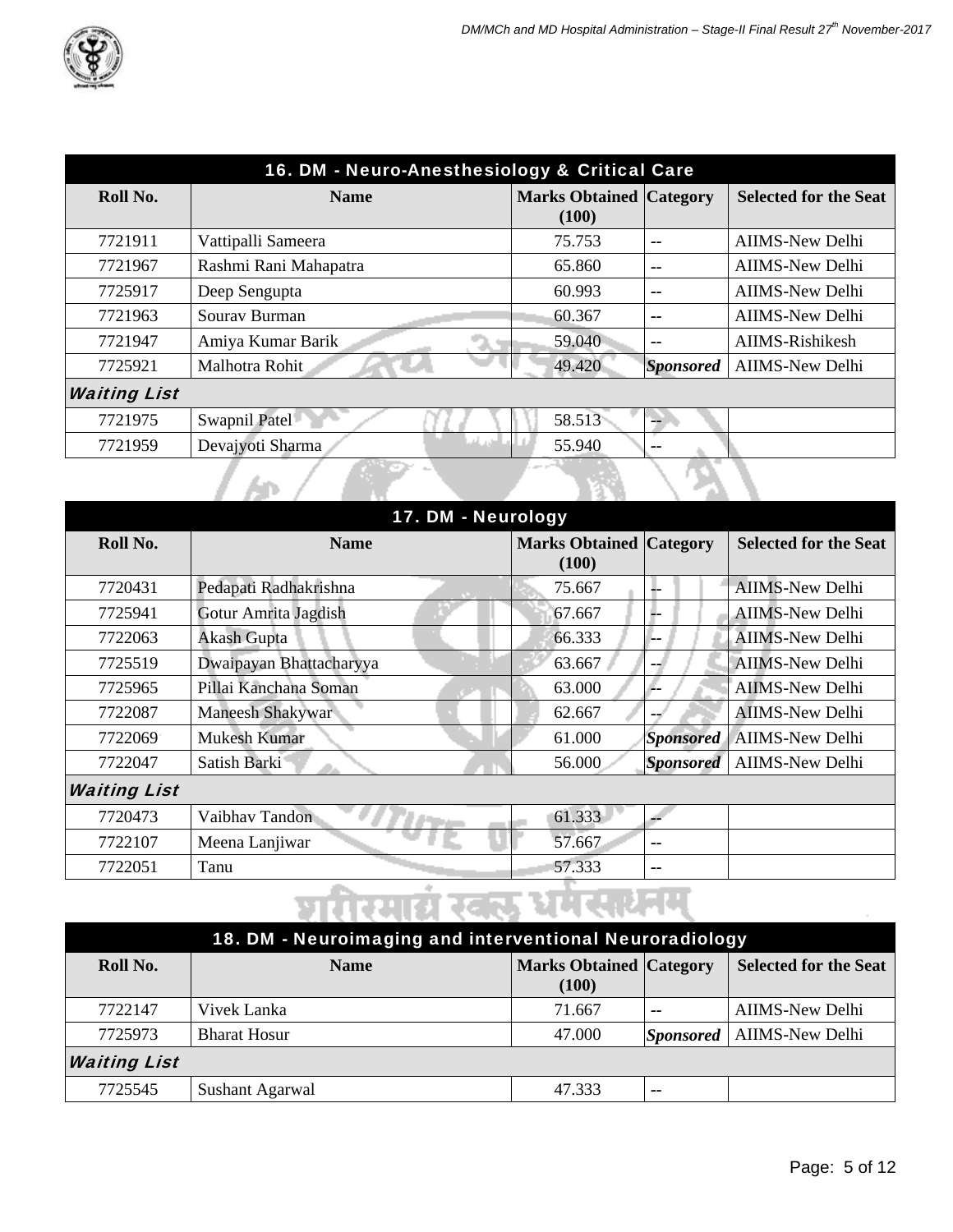

| 19. DM - Onco-Anesthesia, Dr.BRAIRCH |                |                                         |       |                              |  |
|--------------------------------------|----------------|-----------------------------------------|-------|------------------------------|--|
| Roll No.                             | <b>Name</b>    | <b>Marks Obtained Category</b><br>(100) |       | <b>Selected for the Seat</b> |  |
| 7722167                              | Deepti Ahuja   | 81.667                                  | $- -$ | <b>AIIMS-New Delhi</b>       |  |
| 7722189                              | Abhishek Kumar | 73.667                                  | $- -$ | <b>AIIMS-New Delhi</b>       |  |
| 7722203                              | Aditi Suri     | 70.333                                  | --    | <b>AIIMS-New Delhi</b>       |  |
| <b>Waiting List</b>                  |                |                                         |       |                              |  |
| 7722171                              | Sakshi         | 70.000                                  | $- -$ |                              |  |
| 7720702                              | Kiran Mahendru | 70.000                                  |       |                              |  |
|                                      |                |                                         |       |                              |  |

| 20. DM - Pediatric Cardiology |                 |                                         |                            |                              |
|-------------------------------|-----------------|-----------------------------------------|----------------------------|------------------------------|
| Roll No.                      | <b>Name</b>     | <b>Marks Obtained Category</b><br>(100) |                            | <b>Selected for the Seat</b> |
| 7720758                       | Sakshi Sachdeva | 79.667                                  | --                         | <b>AIIMS-New Delhi</b>       |
| 7720756                       | Samir Shakya    | 43.667                                  | Foreign<br><b>National</b> | <b>AIIMS-New Delhi</b>       |
| <b>Waiting List</b>           |                 |                                         |                            |                              |
| 7720754                       | Karuru Uma Devi | 78.000                                  | ш.                         |                              |
|                               |                 |                                         |                            |                              |

| 21. DM - Pediatric Nephrology |                |                                         |                  |                              |
|-------------------------------|----------------|-----------------------------------------|------------------|------------------------------|
| Roll No.                      | <b>Name</b>    | <b>Marks Obtained Category</b><br>(100) |                  | <b>Selected for the Seat</b> |
| 7720768                       | Menka Yadav    | 72.267                                  |                  | <b>AIIMS-New Delhi</b>       |
| 7720539                       | Georgie Mathew | 49.267                                  | <b>Sponsored</b> | <b>AIIMS-New Delhi</b>       |
| <b>Waiting List</b>           |                |                                         |                  |                              |
| 7720802                       | Sudarsan K     | 69.867                                  | --               |                              |
|                               |                |                                         |                  |                              |

|                     | 22. DM - Pediatric Neurology |                                         |                          |                              |  |
|---------------------|------------------------------|-----------------------------------------|--------------------------|------------------------------|--|
| Roll No.            | <b>Name</b>                  | <b>Marks Obtained Category</b><br>(100) |                          | <b>Selected for the Seat</b> |  |
| 7720846             | Juhi Gupta                   | 62.333                                  | $\overline{\phantom{a}}$ | <b>AIIMS-New Delhi</b>       |  |
| 7720832             | Rahul Sinha                  | 35.667                                  | <b>Sponsored</b>         | <b>AIIMS-New Delhi</b>       |  |
| <b>Waiting List</b> |                              |                                         |                          |                              |  |
| 7720806             | Deepti Chawla                | 60.667                                  | $- -$                    |                              |  |
| 7725302             | Pradipprava Paria            | 29.667                                  | <b>Sponsored</b>         |                              |  |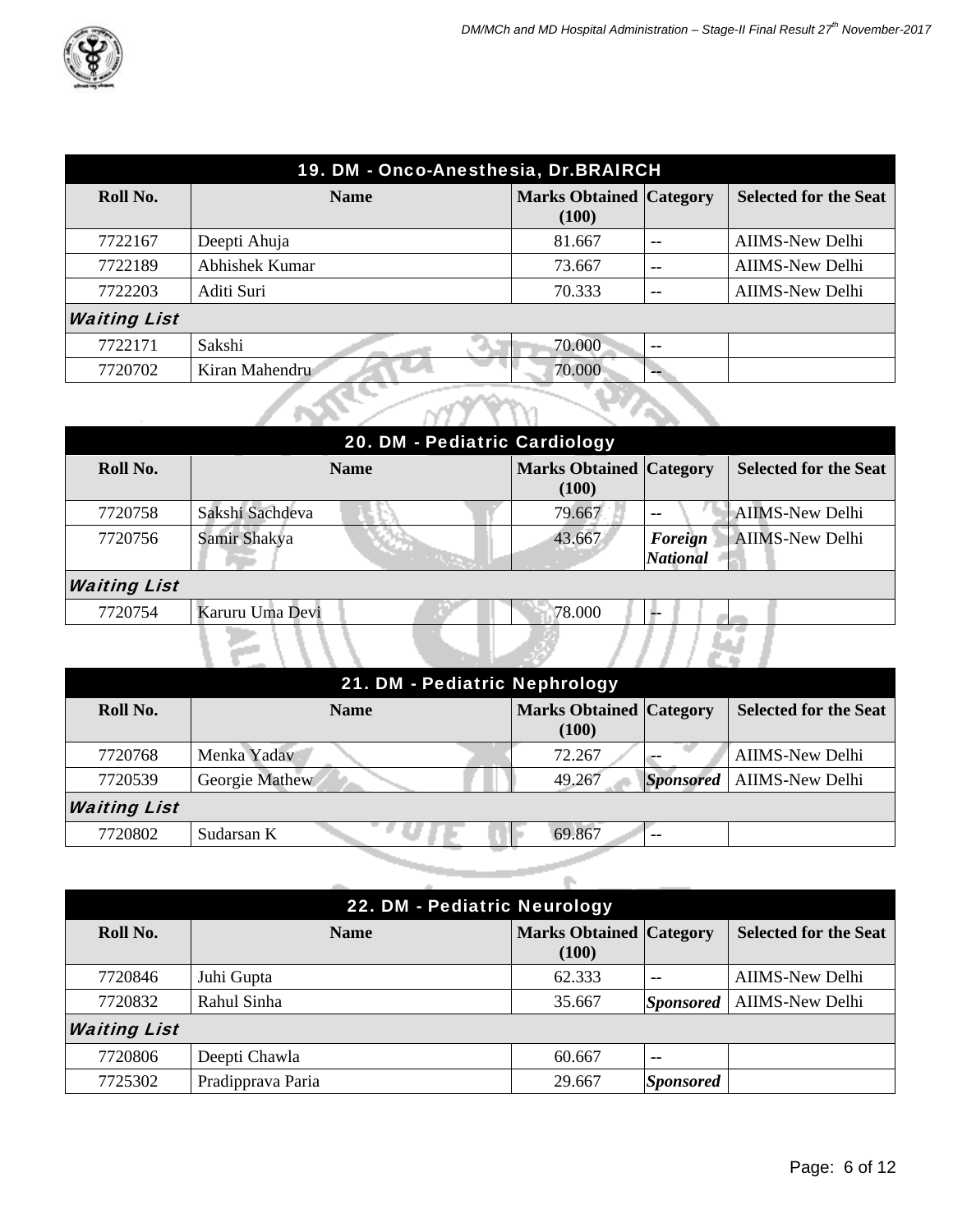

| 23. DM - Pediatric Pulmonology & Intensive Care |                     |                                         |       |                              |
|-------------------------------------------------|---------------------|-----------------------------------------|-------|------------------------------|
| Roll No.                                        | <b>Name</b>         | <b>Marks Obtained Category</b><br>(100) |       | <b>Selected for the Seat</b> |
| 7720906                                         | Banothu Kiran Kumar | 70.200                                  | --    | AIIMS-New Delhi              |
| 7720002                                         | Amit Pathania       | 47.433                                  |       | Sponsored   AIIMS-New Delhi  |
| <b>Waiting List</b>                             |                     |                                         |       |                              |
| 7720944                                         | Vijaya Kumar U      | 63.867                                  | $- -$ |                              |

and the first state of the local

| 24. DM - Pulmonary, Critical Care & Sleep Medicine |                     |                                         |                            |                              |
|----------------------------------------------------|---------------------|-----------------------------------------|----------------------------|------------------------------|
| Roll No.                                           | <b>Name</b>         | <b>Marks Obtained Category</b><br>(100) |                            | <b>Selected for the Seat</b> |
| 7721046                                            | Zubair Ahmad Thoker | 70.000                                  | ш.                         | <b>AIIMS-New Delhi</b>       |
| 7721028                                            | Sourabh Pahuja      | 66.667                                  | $- -$                      | <b>AIIMS-New Delhi</b>       |
| 7721010                                            | Shailesh Agrawal    | 63.667                                  | --                         | AIIMS-Bhubaneshwar           |
| 7720984                                            | <b>Sudheer Tale</b> | 63.000                                  | $- -$                      | AIIMS-Rishikesh              |
| 7721022                                            | Kamal Raj Thapa     | 57.667                                  | Foreign<br><b>National</b> | <b>AIIMS-New Delhi</b>       |
| 7721020                                            | Roshan Shrestha     | 57.000                                  | Foreign<br><b>National</b> | <b>AIIMS-New Delhi</b>       |
| 7725318                                            | Soibam Pahel Meitei | 50.000                                  | <b>Sponsored</b>           | AIIMS-Rishikesh              |
| <b>Waiting List</b>                                |                     |                                         |                            |                              |
| 7725312                                            | <b>Sudip Ghosh</b>  | 60.667                                  | --                         |                              |
| 7725322                                            | Priyadarsini Parida | 59.667                                  |                            |                              |
| 7725569                                            | Abinash Agarwala    | 47.333                                  | <b>Sponsored</b>           |                              |
|                                                    |                     |                                         |                            |                              |

| 25. DM - Reproductive Medicine |              |             |  |                                         |       |                              |
|--------------------------------|--------------|-------------|--|-----------------------------------------|-------|------------------------------|
| Roll No.                       |              | <b>Name</b> |  | <b>Marks Obtained Category</b><br>(100) |       | <b>Selected for the Seat</b> |
| 7721130                        | Chithira P V |             |  | 61.667                                  | $- -$ | AIIMS-New Delhi              |
| <b>Waiting List</b>            |              |             |  |                                         |       |                              |
| 7721060                        | Venus Dalal  |             |  | 59.667                                  | --    |                              |
|                                |              |             |  |                                         |       |                              |

| 26. DM - Therapeutic Nuclear Medicine |                 |                                         |       |                              |  |
|---------------------------------------|-----------------|-----------------------------------------|-------|------------------------------|--|
| Roll No.                              | <b>Name</b>     | <b>Marks Obtained Category</b><br>(100) |       | <b>Selected for the Seat</b> |  |
| 7721148                               | Abhishek Behera | 91.000                                  | $- -$ | AIIMS-New Delhi              |  |
| <b>Waiting List</b>                   |                 |                                         |       |                              |  |
| 7720084                               | Avinash Tupalli | 61.000                                  | $- -$ |                              |  |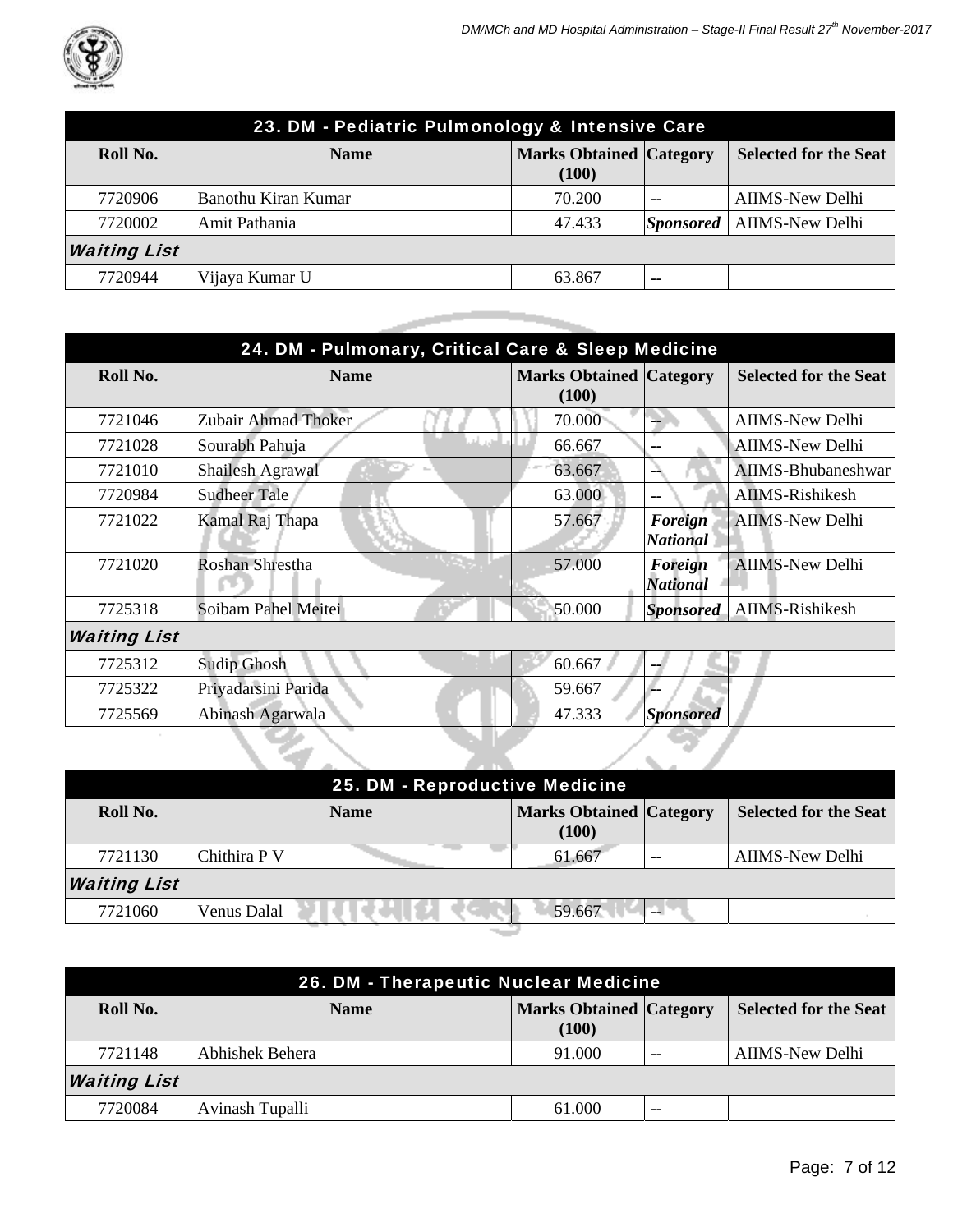

| 27. DM - Vascular Radiology |                                |                                         |       |                              |  |
|-----------------------------|--------------------------------|-----------------------------------------|-------|------------------------------|--|
| Roll No.                    | <b>Name</b>                    | <b>Marks Obtained Category</b><br>(100) |       | <b>Selected for the Seat</b> |  |
| 7725340                     | Vineeta Ojha                   | 75.667                                  | $- -$ | AIIMS-New Delhi              |  |
| 7720094                     | Santhosh Reddy Kantala         | 73.000                                  | $- -$ | AIIMS-New Delhi              |  |
| <b>Waiting List</b>         |                                |                                         |       |                              |  |
| 7720108                     | <b>Bursupalle Mahesh Reddy</b> | 68.333                                  | $- -$ |                              |  |

|                     |             | 28. MCh - Breast, Endocrine and General Surgery |                                         |       |                              |
|---------------------|-------------|-------------------------------------------------|-----------------------------------------|-------|------------------------------|
| Roll No.            |             | <b>Name</b>                                     | <b>Marks Obtained Category</b><br>(100) |       | <b>Selected for the Seat</b> |
| 7721224             | Eshan Verma |                                                 | 75.383                                  | --    | <b>AIIMS-New Delhi</b>       |
| <b>Waiting List</b> |             |                                                 |                                         |       |                              |
| 7721220             | Arun Kumar  |                                                 | 53.633                                  | $- -$ |                              |
|                     |             |                                                 |                                         |       |                              |

| 29. MCh - Cardiothoracic and Vascular Surgery |                       |                                         |                  |                              |  |
|-----------------------------------------------|-----------------------|-----------------------------------------|------------------|------------------------------|--|
| Roll No.                                      | <b>Name</b>           | <b>Marks Obtained Category</b><br>(100) |                  | <b>Selected for the Seat</b> |  |
| 7721238                                       | Syed Shamayal Rabbani | 62.667                                  |                  | <b>AIIMS-New Delhi</b>       |  |
| 7721232                                       | Srikant               | 62.333                                  | --               | <b>AIIMS-New Delhi</b>       |  |
| 7721234                                       | Vivek Bagaria         | 56.667                                  | --               | <b>AIIMS-New Delhi</b>       |  |
| 7721294                                       | Prateek Vaswani       | 54.167                                  |                  | <b>AIIMS-New Delhi</b>       |  |
| 7721240                                       | Shivang Saxena        | 49.000                                  | --               | AIIMS-Rishikesh              |  |
| 7721248                                       | Vikrant               | 40.667                                  | <b>Sponsored</b> | <b>AIIMS-New Delhi</b>       |  |
| <b>Waiting List</b>                           |                       |                                         |                  |                              |  |
| 7720148                                       | Srawanthi Ponnuru     | 47.333                                  |                  |                              |  |
| 7721244                                       | Rajanikant Kumar      | 46.833                                  | $- -$            |                              |  |

|                     | 30. MCh - G.I. Surgery |                                         |       |                              |
|---------------------|------------------------|-----------------------------------------|-------|------------------------------|
| Roll No.            | <b>Name</b>            | <b>Marks Obtained Category</b><br>(100) |       | <b>Selected for the Seat</b> |
| 7721474             | Pradeep Kumar S        | 59.000                                  | $-$   | <b>AIIMS-New Delhi</b>       |
| 7720294             | Balakrishna S          | 57.667                                  | $- -$ | <b>AIIMS-New Delhi</b>       |
| 7721288             | Jayapal R              | 57.000                                  | $- -$ | <b>AIIMS-New Delhi</b>       |
| <b>Waiting List</b> |                        |                                         |       |                              |
| 7720242             | Mohanasundaram A       | 53.000                                  | $-$   |                              |
| 7721410             | Sreesanth K S          | 52.000                                  | --    |                              |

يستعصب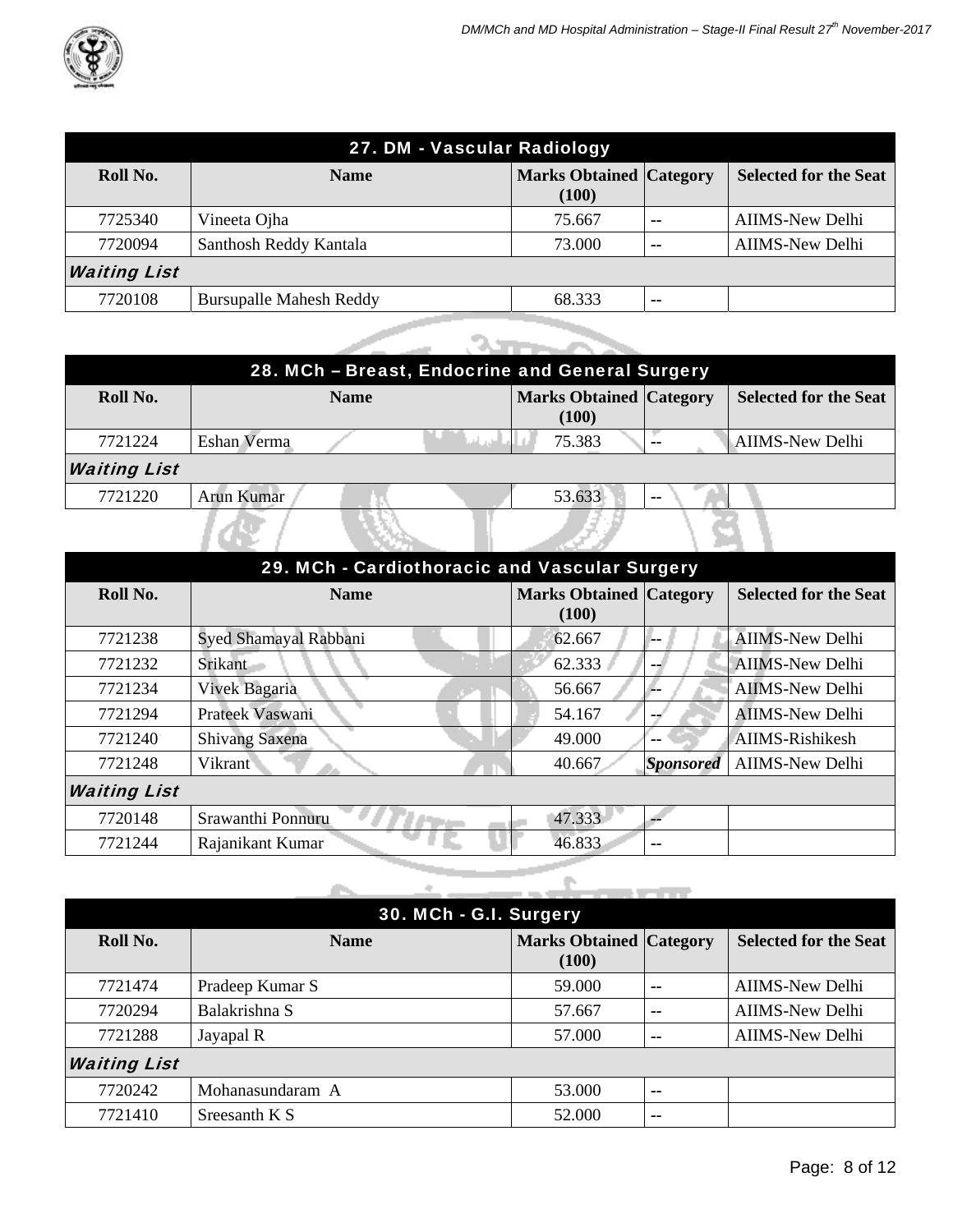

| 31. MCh - Gynaecologic Oncology |                          |                                         |                            |                              |
|---------------------------------|--------------------------|-----------------------------------------|----------------------------|------------------------------|
| Roll No.                        | <b>Name</b>              | <b>Marks Obtained Category</b><br>(100) |                            | <b>Selected for the Seat</b> |
| 7721486                         | Seema Singhal            | 76.333                                  | <b>Sponsored</b>           | <b>AIIMS-New Delhi</b>       |
| 7721494                         | Sarita Kumari            | 74.000                                  | $\overline{\phantom{m}}$   | <b>AIIMS-New Delhi</b>       |
| <b>Waiting List</b>             |                          |                                         |                            |                              |
| 7721488                         | Boda Manjeera Sivajyothi | 67.333                                  | $-$                        |                              |
| 7721484                         | Neha Agarwal             | 60.667                                  | Foreign<br><b>National</b> |                              |
|                                 |                          |                                         |                            |                              |

| 32. MCh - Head-Neck Surgery & Oncology |                             |                                         |                  |                              |  |
|----------------------------------------|-----------------------------|-----------------------------------------|------------------|------------------------------|--|
| Roll No.                               | <b>Name</b>                 | <b>Marks Obtained Category</b><br>(100) |                  | <b>Selected for the Seat</b> |  |
| 7721592                                | Sumanth Bollu               | 57.667                                  | $- -$            | <b>AIIMS-New Delhi</b>       |  |
| 7721560                                | Kuldeep Thakur              | 51.333                                  | Sponsored        | <b>AIIMS-New Delhi</b>       |  |
| <b>Waiting List</b>                    |                             |                                         |                  |                              |  |
| 7721608                                | Rabia Monga                 | 43.333                                  | $- -$            |                              |  |
| 7725822                                | <b>Supreet Singh Nayyar</b> | 42.667                                  | <b>Sponsored</b> |                              |  |
|                                        |                             |                                         |                  |                              |  |

| 33. MCh - Minimal Access Surgery & General Surgery |                |                                         |  |                              |  |
|----------------------------------------------------|----------------|-----------------------------------------|--|------------------------------|--|
| Roll No.                                           | <b>Name</b>    | <b>Marks Obtained Category</b><br>(100) |  | <b>Selected for the Seat</b> |  |
| 7721682                                            | Vishrut Bharti | 52.733                                  |  | <b>AIIMS-New Delhi</b>       |  |
| <b>Waiting List</b>                                |                |                                         |  |                              |  |
| 7721628                                            | Devender Singh | 51.800                                  |  |                              |  |
|                                                    |                |                                         |  |                              |  |

| 34. MCh - Neuro-Surgery |                       |                                         |                  |                              |  |
|-------------------------|-----------------------|-----------------------------------------|------------------|------------------------------|--|
| Roll No.                | <b>Name</b>           | <b>Marks Obtained Category</b><br>(100) |                  | <b>Selected for the Seat</b> |  |
| 7721778                 | <b>Mukesh Bisht</b>   | 55.667                                  | $-$              | <b>AIIMS-New Delhi</b>       |  |
| 7721790                 | Arvinder Kumar Dhayal | 53.667                                  | $-$              | <b>AIIMS-New Delhi</b>       |  |
| 7721788                 | Vaibhav Vij           | 51.667                                  | $-$              | <b>AIIMS-New Delhi</b>       |  |
| 7721724                 | Prashant Kumar Sharma | 51.333                                  | $-$              | <b>AIIMS-New Delhi</b>       |  |
| 7721850                 | Ashwani Kumar         | 51.000                                  | $\sim$           | <b>AIIMS-New Delhi</b>       |  |
| 7721750                 | Dipanshu Narula       | 50.667                                  | $-$              | AIIMS-Rishikesh              |  |
| 7721738                 | Garga Basu            | 47.333                                  | $-$              | AIIMS-Rishikesh              |  |
| 7721794                 | C Lalsangzuala        | 40.000                                  | <b>Sponsored</b> | AIIMS-Bhubaneshwar           |  |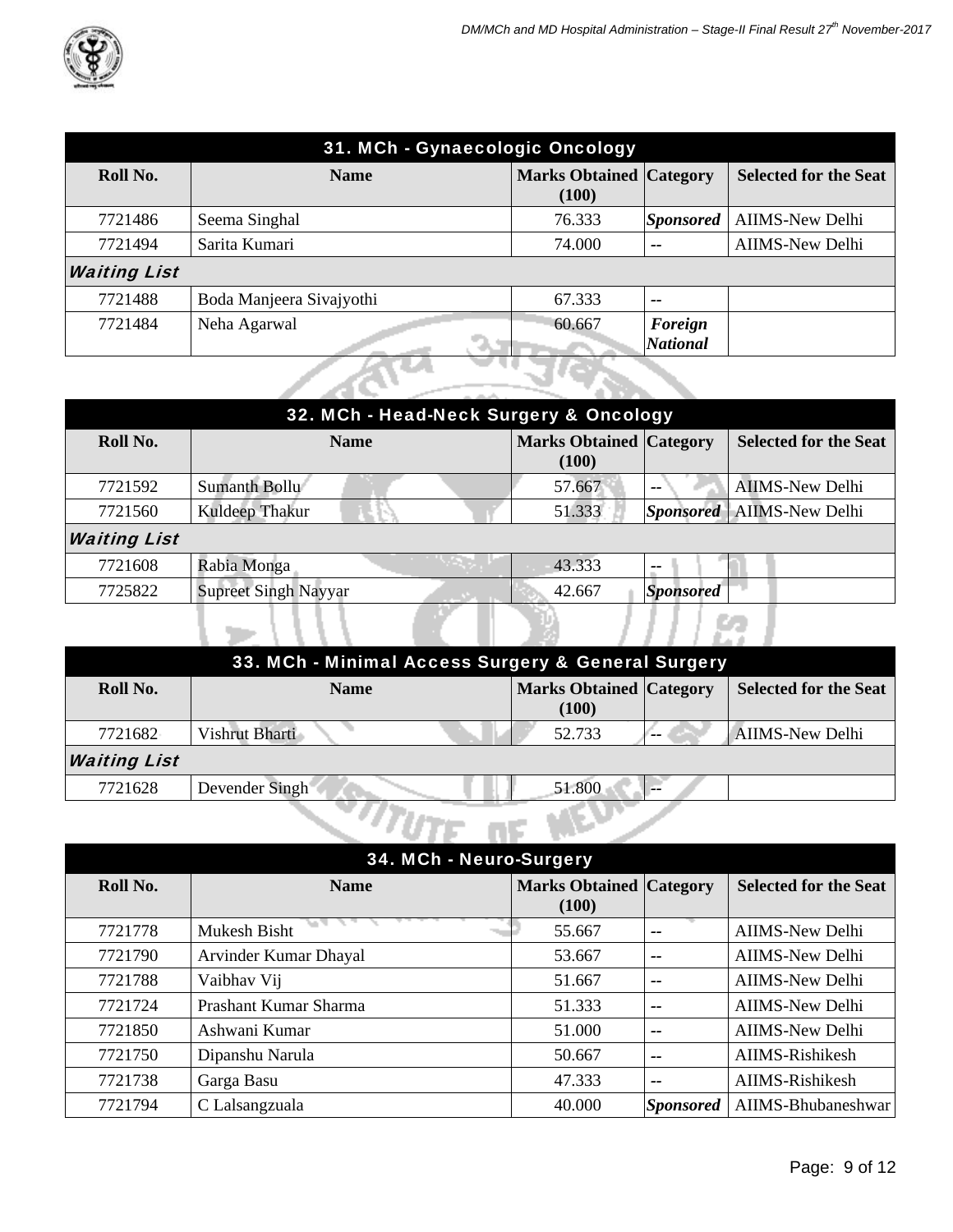

| <b>Waiting List</b> |                    |        |                          |  |
|---------------------|--------------------|--------|--------------------------|--|
| 7725880             | Abhyuday Visen     | 47.333 | $\overline{\phantom{m}}$ |  |
| 7721708             | Patil Aditya Kiran | 47.333 | $- -$                    |  |
| 7725462             | Debajyoti Datta    | 47.000 | $- -$                    |  |

| 35. MCh - Pediatric Surgery |                         |                                         |                  |                              |
|-----------------------------|-------------------------|-----------------------------------------|------------------|------------------------------|
| Roll No.                    | <b>Name</b>             | <b>Marks Obtained Category</b><br>(100) |                  | <b>Selected for the Seat</b> |
| 7721860                     | <b>Saket Davera</b>     | 56.000                                  | <b>Sponsored</b> | <b>AIIMS-New Delhi</b>       |
| 7725884                     | Deepti Pai              | 51.000                                  |                  | AIIMS-Rishikesh              |
| 7721858                     | Dr Maneesh Kumar Joleya | 50.333                                  | <b>Sponsored</b> | AIIMS-Bhubaneshwar           |
| 7725492                     | Ram Jeewan Singh        | 45.000                                  | --               | AIIMS-Bhubaneshwar           |
| 7720400                     | Shreya Tomar            | 41.333                                  |                  | AIIMS-Rishikesh              |
|                             |                         |                                         |                  |                              |

| 36. MCh - Plastic & Reconstructive Surgery |                           |                                         |    |                              |
|--------------------------------------------|---------------------------|-----------------------------------------|----|------------------------------|
| Roll No.                                   | <b>Name</b>               | <b>Marks Obtained Category</b><br>(100) |    | <b>Selected for the Seat</b> |
| 7721878                                    | Shivangi Saha             | 84.333                                  | -- | <b>AIIMS-New Delhi</b>       |
| 7720410                                    | Mohsina Subair            | 68.667                                  |    | <b>AIIMS-New Delhi</b>       |
| 7721890                                    | Nitin Kaladagi            | 66.000                                  | -- | <b>AIIMS-New Delhi</b>       |
| 7721902                                    | Amit Srivastava           | 65.667                                  |    | <b>AIIMS-New Delhi</b>       |
| 7721912                                    | <b>Amborish Nath</b>      | 60.333                                  |    | AIIMS-Rishikesh              |
| 7721900                                    | Nikhilesh Kumar           | 46.667                                  | -- | <b>AIIMS-Rishikesh</b>       |
| <b>Waiting List</b>                        |                           |                                         |    |                              |
| $*7721868$                                 | Bichpuriya Ashish Dhanraj | 60.667                                  |    |                              |
| 7721914                                    | Suresh K                  | 45.667                                  |    |                              |
| 7721922                                    | Pragya Priya              | 45.333                                  |    |                              |
|                                            |                           |                                         |    |                              |

| 37. MCh - Surgical Oncology |                                |                                         |                  |                              |
|-----------------------------|--------------------------------|-----------------------------------------|------------------|------------------------------|
| Roll No.                    | <b>Name</b>                    | <b>Marks Obtained Category</b><br>(100) |                  | <b>Selected for the Seat</b> |
| 7721960                     | Sudhakar G                     | 66.667                                  | --               | <b>AIIMS-New Delhi</b>       |
| 7720446                     | Prashant Gupta                 | 52.667                                  | <b>Sponsored</b> | <b>AIIMS-New Delhi</b>       |
| <b>Waiting List</b>         |                                |                                         |                  |                              |
| 7720470                     | Vigneshwaran B                 | 60.000                                  | $- -$            |                              |
| 7721934                     | <b>Cliff Anderson Wanniang</b> | 42.000                                  | <b>Sponsored</b> |                              |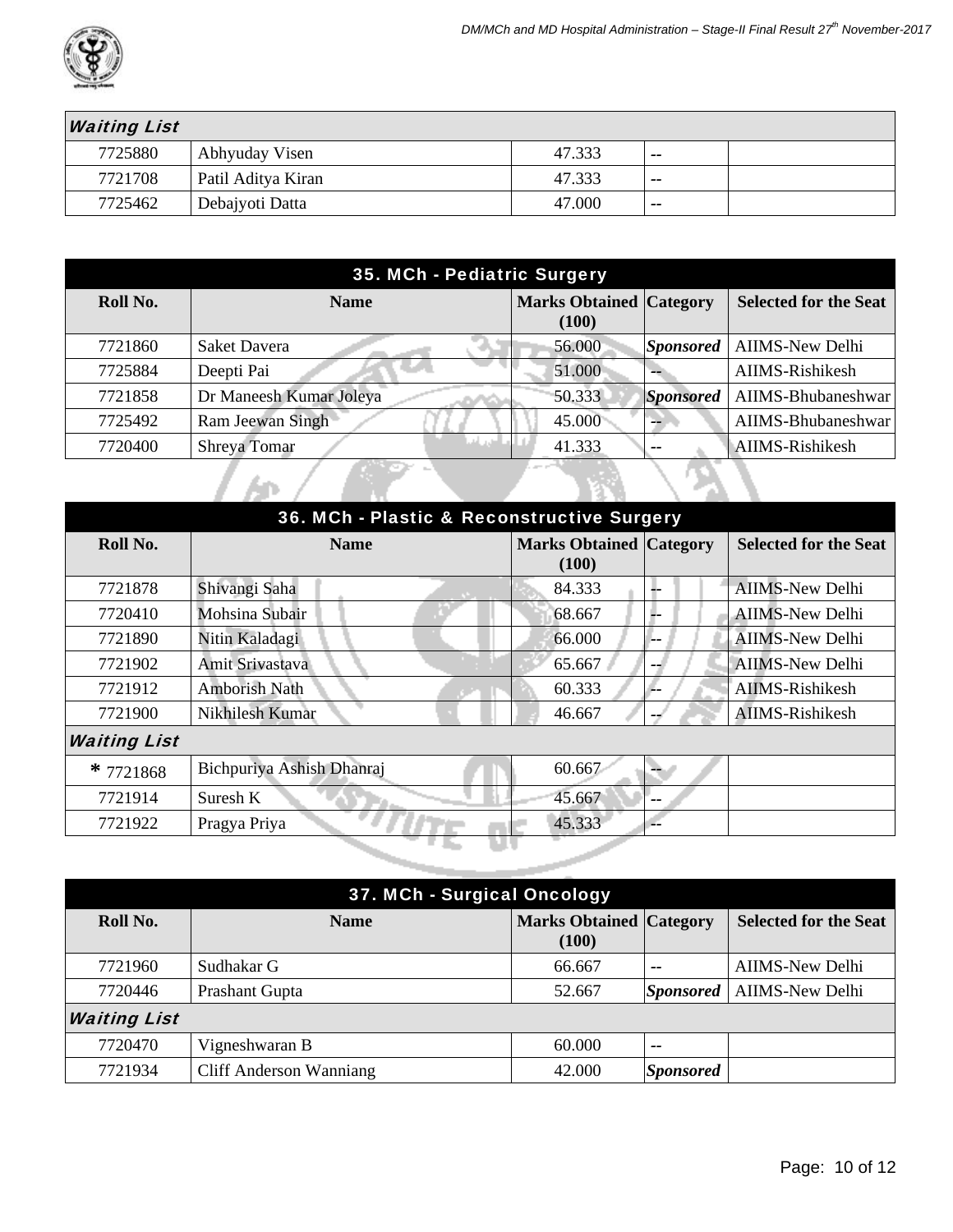

| 38. MCh - Trauma Surgery and Critical Care |                      |                                         |       |                              |  |
|--------------------------------------------|----------------------|-----------------------------------------|-------|------------------------------|--|
| Roll No.                                   | <b>Name</b>          | <b>Marks Obtained Category</b><br>(100) |       | <b>Selected for the Seat</b> |  |
| 7721683                                    | <b>Sushant Soren</b> | 72.667                                  | $-$   | <b>AIIMS-New Delhi</b>       |  |
| 7722022                                    | Abhishek Kumar       | 64.333                                  | $- -$ | <b>AIIMS-New Delhi</b>       |  |
| 7722042                                    | Vaibhay Jaiswal      | 61.333                                  | --    | <b>AIIMS-New Delhi</b>       |  |
| 7722040                                    | Neeraj Kumar         | 56.000                                  | $- -$ | AIIMS-Rishikesh              |  |
| <b>Waiting List</b>                        |                      |                                         |       |                              |  |
| 7722026                                    | Supreet Kaur         | 52.000                                  | $-$   |                              |  |
| 7720518                                    | Vijayan P            | 47.333                                  | --    |                              |  |
|                                            |                      |                                         |       |                              |  |

| 39. MCh - Urology   |                              |                                         |    |                              |
|---------------------|------------------------------|-----------------------------------------|----|------------------------------|
| Roll No.            | <b>Name</b>                  | <b>Marks Obtained Category</b><br>(100) |    | <b>Selected for the Seat</b> |
| 7722182             | <b>Prashant Singh</b>        | 70.333                                  |    | <b>AIIMS-New Delhi</b>       |
| 7725972             | Pethe Sahil Kiran            | 59.667                                  | -- | <b>AIIMS-New Delhi</b>       |
| 7722194             | <b>Bhirud Deepak Prakash</b> | 55.333                                  | -- | AIIMS-Rishikesh              |
| <b>Waiting List</b> |                              |                                         |    |                              |
| 7722106             | G Madhusudhan Reddy          | 55.333                                  | Đ. |                              |
| 7720546             | Vijay Pal Singh              | 52.667                                  | -- |                              |
|                     |                              |                                         |    |                              |

╱╱

| 40. MD - Hospital Administration |                       |                                         |  |                                    |
|----------------------------------|-----------------------|-----------------------------------------|--|------------------------------------|
| Roll No.                         | <b>Name</b>           | <b>Marks Obtained Category</b><br>(100) |  | <b>Selected for the Seat</b>       |
| 7722204                          | <b>Gurpreet Singh</b> | 53.333                                  |  | <i>Sponsored</i>   AIIMS-New Delhi |

## **\*** *Opted only for AIIMS, New Delhi.*

- 1. Admission of selected candidates is subject to fulfillment of all eligibility criteria including 3 years requisite tenure and qualifying degree by 31<sup>st</sup> January, 2018; verification of original certificates / degrees and satisfying all conditions as laid down in the Prospectus.
- 2. Candidates **not** completing the requisite tenure within the last date i.e. 31st January, 2018 will **not** be treated eligible for admission, under any circumstance, whatsoever.
- 3. Waiting List in each superspeciality has been prepared on the basis of 50% of the number of available seats in the respective category, subject to availability of qualifying candidates in the category.
- 4. The AIIMS Bhubaneswar and Rishikesh will utilize the waiting list against vacant/unfilled seat in DM-Cardiology, DM-Clinical Hematology, DM-Neonatology, DM-Neuro-Anaesthesiology & Critical Care, DM-Pulmonary, Critical Care & Sleep Medicine, MCh-Cardiothoracic and Vascular Surgery, MCh-Neuro Surgery, MCh-Pediatric Surgery, MCh-Plastic and Reconstructive Surgery, MCh-Trauma Surgery and Critical Care and MCh-Urology in consultation with AIIMS, New Delhi subject to candidate having filled the option for the respective AIIMS.